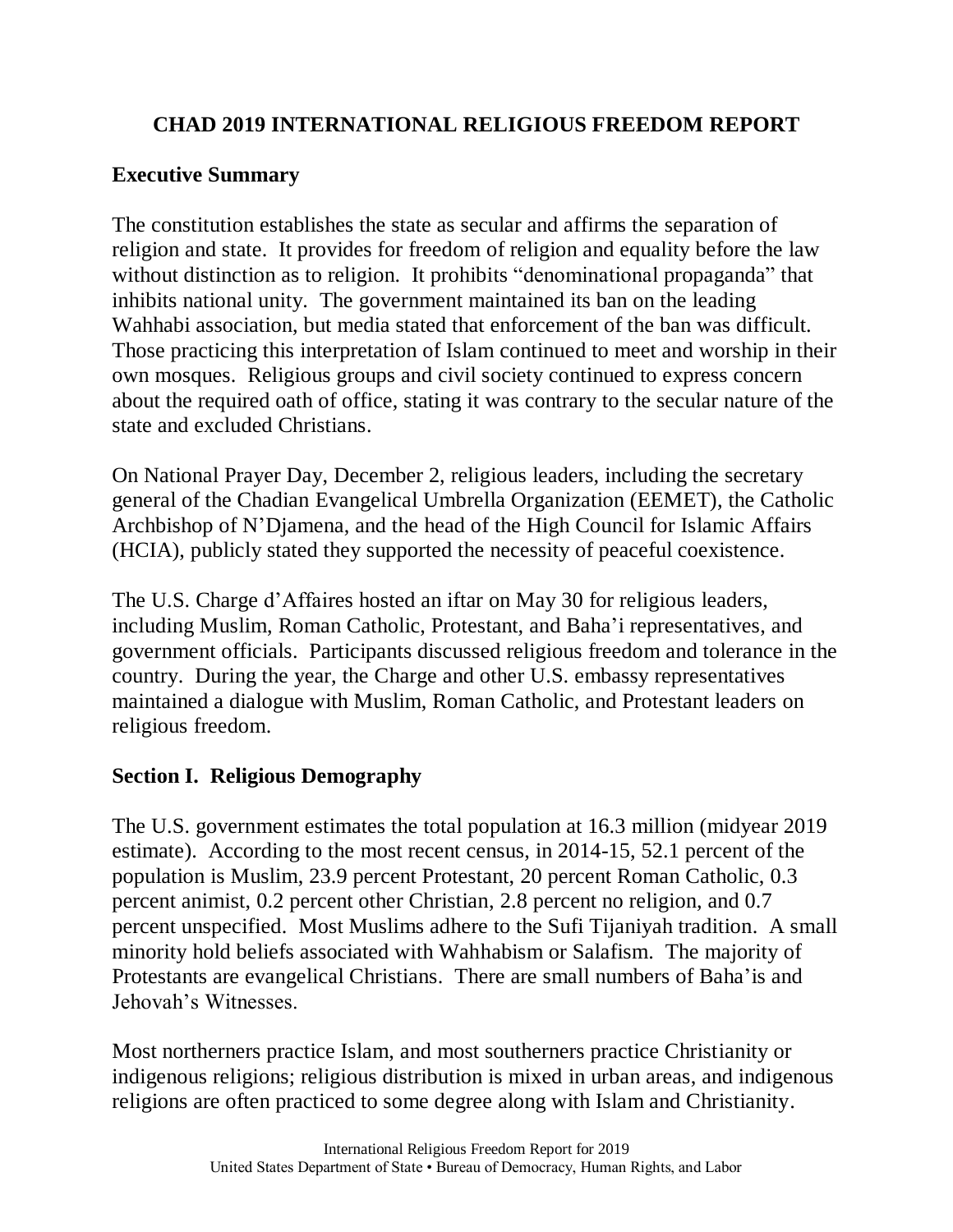## **Section II. Status of Government Respect for Religious Freedom**

### **Legal Framework**

The constitution establishes the state as secular and affirms the separation of religion and state. The constitution provides for freedom of religion and equality before the law without distinction as to religion. These rights may be regulated by law and may be limited by law only to ensure mutual respect for the rights of others and for the "imperative" of safeguarding public order and good morals. It prohibits "denominational propaganda" that infringes on national unity or the secular nature of the state.

The constitution requires an oath of office for ministers "according to the denominational formula stated by the law." The law states that directors and secretaries general and above must take an oath under "under God" or "under Allah."

Under the law, all associations, religious or otherwise, must register with the Ministry of Territorial Administration and Decentralized Territorial Collectivities. The associations must provide a list of all the founding members and their positions in the organization, founders' resumes, copies of the founders' identification cards, minutes of the establishment meetings, a letter to the minister requesting registration, principal source of the organization's revenue, address of the organization, a copy of its rules and procedures, and statutory documents of the organization. The ministry conducts background checks on every founding member and establishes a six-month temporary, but renewable, authorization to operate, pending final authorization and approval. Failure to register with the ministry means that organizations are not considered legal entities and may not open bank accounts or enter into contracts; it may also lead to the banning of a group. Group founders or board members may be subject to one month to a year in prison and a fine of 50,000 to 500,000 CFA francs (\$86 to \$860). Registration does not confer tax preferences or other benefits.

Burqas, defined by ministerial notice as any garment where one sees only the eyes, are forbidden by ministerial decree. The ministerial notice also applies to *niqabs,* although this reportedly is not enforced.

The constitution states public education shall be secular. The government prohibits religious instruction in public schools but permits religious groups to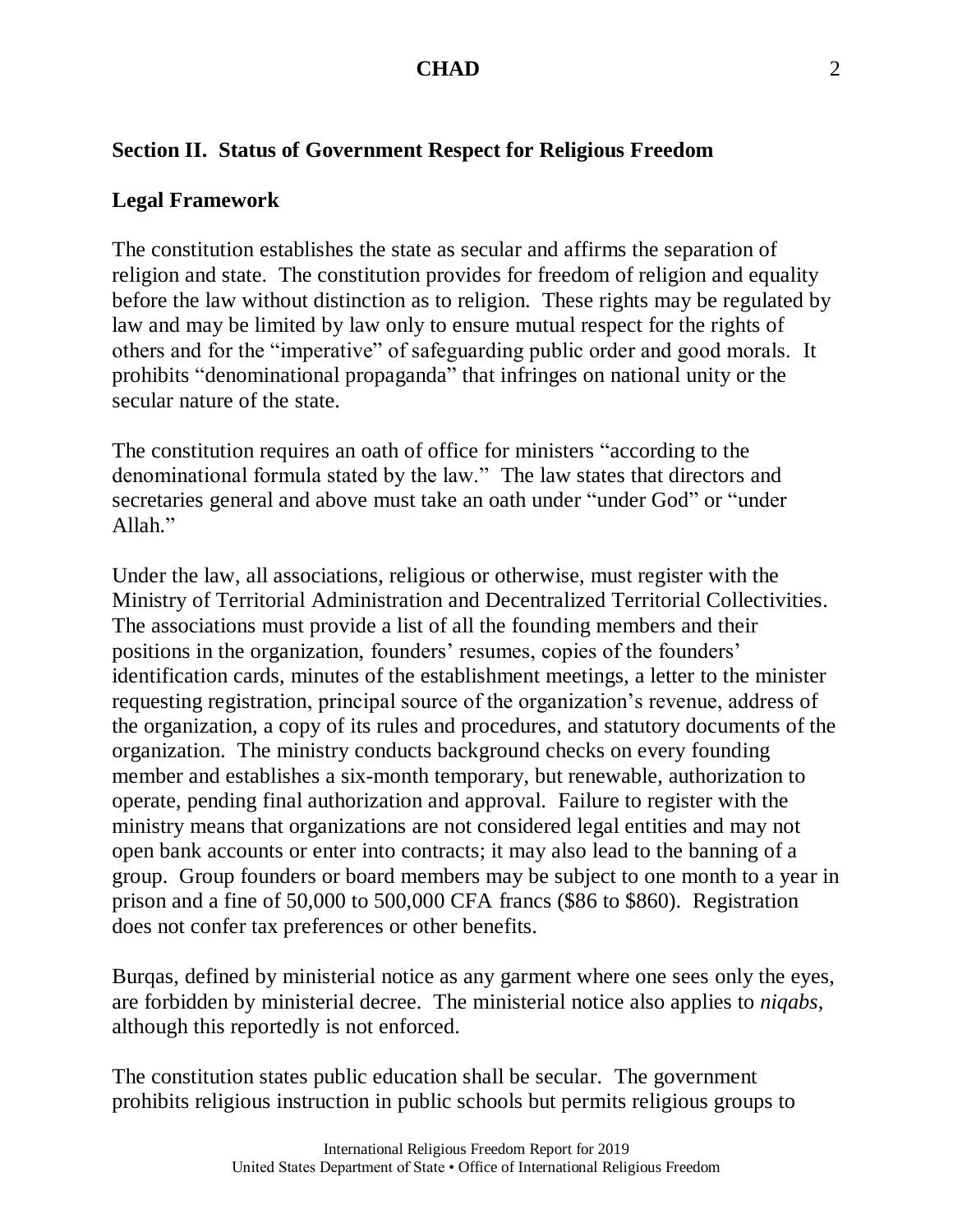operate private schools, and there are numerous schools operated by Muslims, Catholics, and Protestants.

The government-created HCIA continues to oversee Islamic religious activities, including some Arabic language schools and institutions of higher learning, and represents the country at international Islamic forums. The government approves those nominated by members of the HCIA to serve on the council. Wahhabis are not officially represented on the council and are banned by the government. The Grand Imam of N'Djamena, who is selected by a committee of Muslim elders and approved by the government, is the de facto president of the HCIA and oversees the grand imams from each of the country's 23 regions. He has the authority to restrict Muslim groups from proselytizing, regulate the content of mosque sermons, and control activities of Islamic charities. In practice, he does not regulate sermons.

The constitution states military service is obligatory and prohibits invoking religious belief to "avoid an obligation dictated by the national interest." The government does not enforce conscription, however.

The Office of the Director of Religious and Traditional Affairs under the Ministry of Territorial Administration and Decentralized Territorial Collectivities oversees religious matters. The office is responsible for mediating intercommunal conflict, reporting on religious practices, coordinating religious pilgrimages, and ensuring religious freedom.

According to regulations of the College of Control and Monitoring of Oil Revenues, the government board that oversees the distribution of oil revenues, Muslim and Christian leaders share a rotational position on the board. The position is held for three years and may be renewed only once.

The country is a party to the International Covenant on Civil and Political Rights.

### **Government Practices**

The government maintained its ban on the leading Wahhabi group, Ansar-al Sunna; however, enforcement was difficult, according to civil rights organizations, and adherents continued to meet and worship in their own mosques. They also continued to receive revenue through their leaders or from individuals, according to media.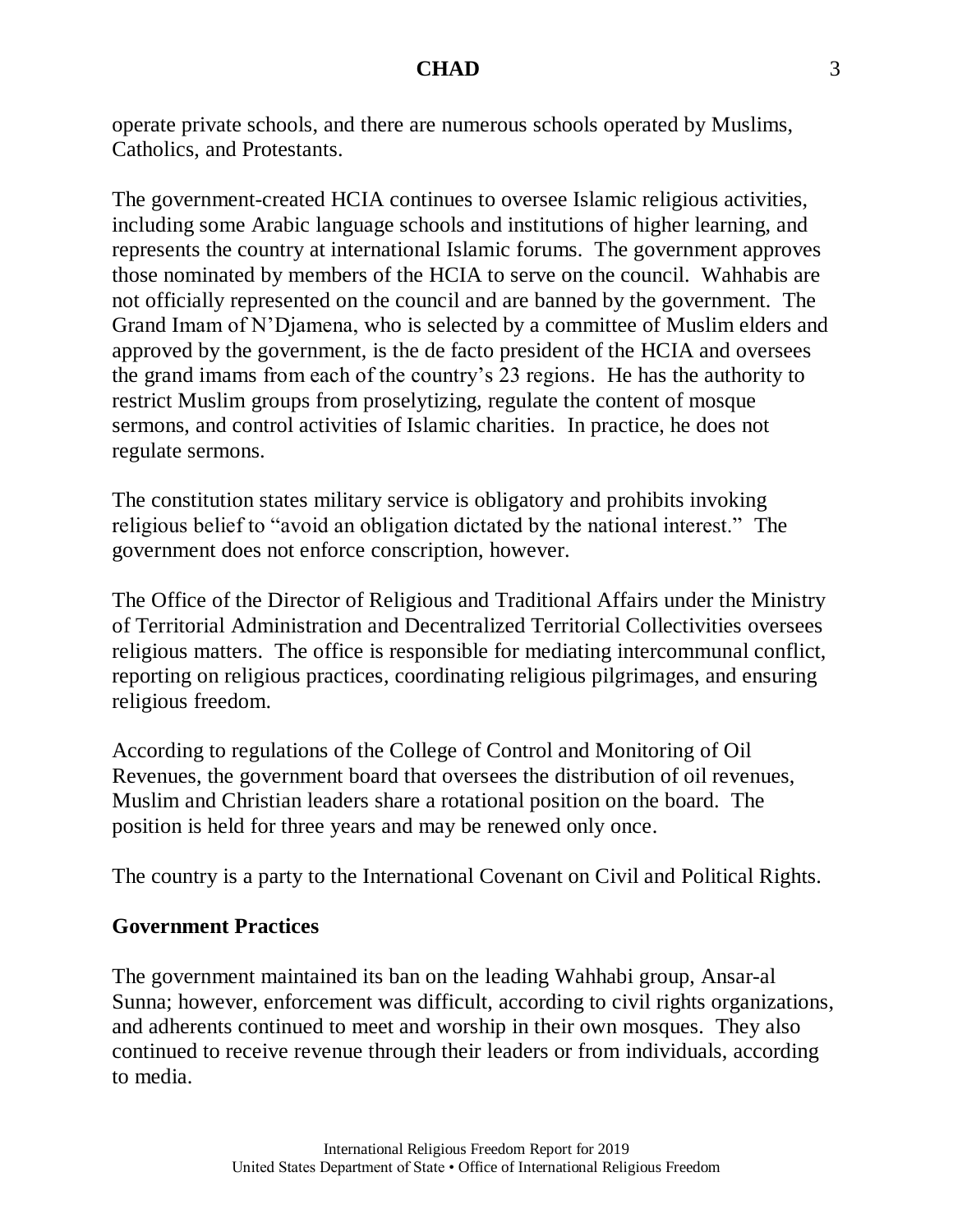### **CHAD** 4

The government continued to require ministers and some government officials, including deans of universities and senior civil servants, to take an oath of office on a religious text. Civil society and religious groups continued to express concern about the oath of office, some on grounds it was contrary to the secular nature of the state and others because they said it excluded Christians. Some Christian groups reportedly began a petition to have the oath requirement removed from the constitution, according to media reports. In April the EEMET hosted a conference to explain its opposition to the oath of office. The organization said the oath directly contradicted the article of the constitution affirming the country as a secular state, and also the article assuring "equality before the law without distinction as to origin, race, gender, religion, public opinion, or social position."

The government continued to deploy security forces around both Islamic and Christian places of worship, in particular on Fridays around mosques and Sundays around churches, as well as other occasions for religious events.

### **Section III. Status of Societal Respect for Religious Freedom**

Religious leaders continued to raise awareness of the risks of terrorist attacks, which continued throughout the year, and to advocate for continued additional security in places of worship. There were no reports of terrorist attacks against places of worship, although police continued to provide security during ceremonies.

The Regional Forum on Interfaith Dialogue, comprising representatives of evangelical Protestant churches, the Catholic Church, and the Islamic community, met regularly. In December on National Prayer Day, they publicly reiterated their commitment to educate their respective groups on the necessity of peaceful coexistence.

Muslims and Christians commonly attended each other's major ceremonies, celebrations, and inaugurations of community leaders and underlined the importance of interfaith dialogue and cooperation in public statements. In December at the National Day of Prayer, Grand Imam and HCIA President Sheikh Mahamat Khatir Issa stressed the role of religious leaders in maintaining and promoting peace in the country. EEMET, the largest Protestant association in the country, said in statements to media in December that interfaith cooperation was important and that it appreciated efforts by HCIA leaders to promote interfaith dialogue. Archbishop of N'Djamena Edmond Djitangar Goetbe said there was an openness to dialogue among all faith groups but the country's Regional Forum on